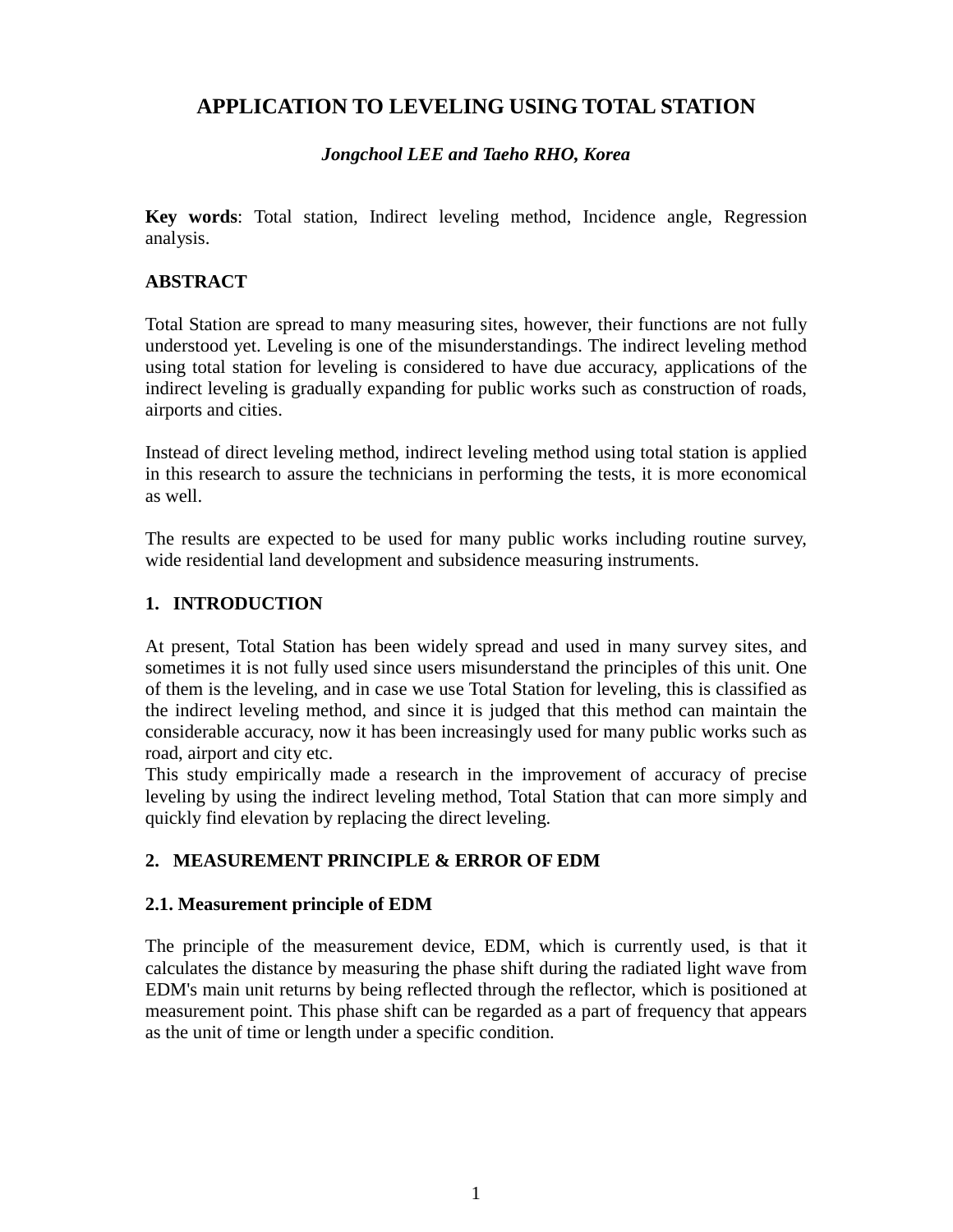

**Figure 1**. EDM's structure

When the slope distance L and slope angle  $\phi$  is measured by EDM, if the elevation of point A is the reference point, we can find the elevation of point B by the following formula(2-1).

Elevation of Point B = Elevation of Point A + HI $\pm$ L sin $\phi$  - HR (2-1)



**Figure 2.** EDM's measurement principle

#### **2.2. EDM's error**

The distance measured by EDM is expressed as the formula (2-2).

$$
S = U + \frac{m\lambda}{2} \tag{2-2}
$$

Here, we have *U* : Phase shift of the reflected light wave

 $\lambda$ : Wavelength

*m* : Number of transmitted wavelength

If we measure repeatedly 2 or 3 respectively different wavelengths in order to check Value *m*, we can know Wavelength  $\lambda$  is the function of Frequency f and Electric wave's velocity *v* .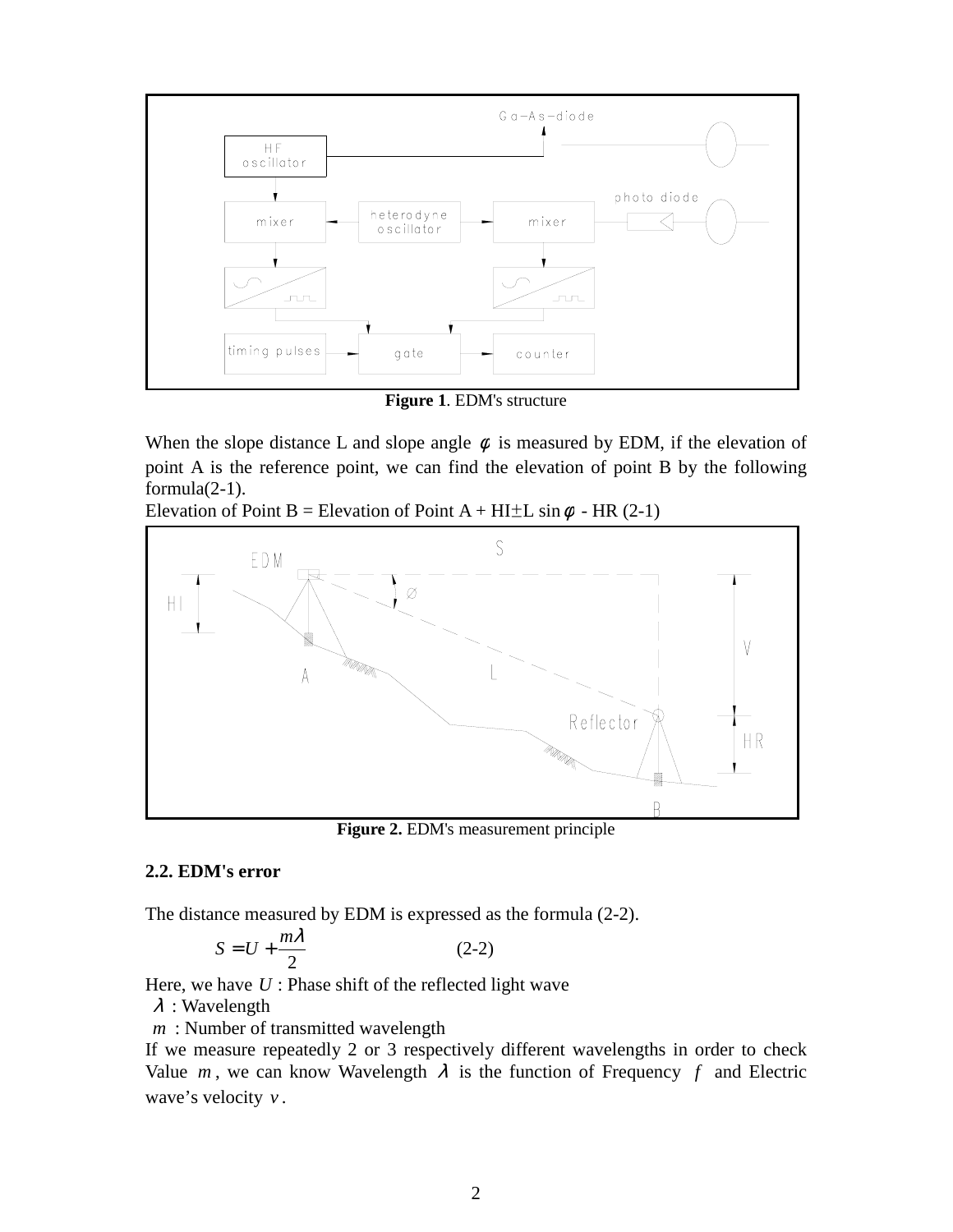$$
\lambda = \frac{v}{f} \tag{2-3}
$$

Though electronic wave's velocity  $v$  is 299792.5km/sec the same as light velocity  $c$ under vacuum, but since it always slower than light velocity in the atmosphere, we can correct the influence by the atmosphere and calculate it by the following formula.

$$
v = \frac{c}{n} \tag{2-4}
$$

Here, we have *n* : air's refractive index.

We should measure the temperature and humidity in the air according to measurement line if we try to find the exact Value *n* .

If we substitute formula (2-4) for formula (2-3), the Value  $\lambda$  of the transmitted signal becomes,

$$
\lambda = \frac{c}{nf} \tag{2-5}
$$

and if we assume the wavelength under a specific atmosphere condition is  $\lambda_1$ , since it is described as

$$
\lambda_1 = \frac{c}{n_1 f} \tag{2-6}
$$

we can express EDM's distance  $S_1$  is  $U_1 = m \frac{N_1}{2}$  $U_1 = m \frac{\lambda_1}{2}$ , and  $U_1$  can be expressed by the phase

shift of  $\frac{1}{2}\lambda_1$ .

If it is  $n = n_2 \neq n_1$  during the measurement, the corrected value of  $\lambda$  is,

$$
\lambda_2 = \frac{c}{n_2 f} \tag{2-7}
$$

and at this time, the real distance *S* is

$$
S = U_2 + m\frac{\lambda_2}{2} \tag{2-8}
$$

From the formula (2-7) and formula (2-8), we can get

$$
\lambda_2 = \lambda_1 \frac{n_1}{n_2} \tag{2-9}
$$

and the corrected distance, that is, the correction formula of the measurement distance under a specific atmosphere condition is expressed as the following formula (2-10).

$$
S = U_1 \frac{n_1}{n_2} + \frac{m\lambda_1 n_1}{2n_2} = S_1 \frac{n_1}{n_2}
$$
 (2-10)

In order to find the final corrected distance, we should correct the error of EDM's zero point  $Z_0$  and add Earth curvature, slope and the corrected error of average sea level ∆*S* , and consequently the formula for the final corrected distance is as shown in the following formula (2-11).

$$
S_0 = S_1 \frac{n_1}{n_2} + Z_0 + \Delta S \tag{2-11}
$$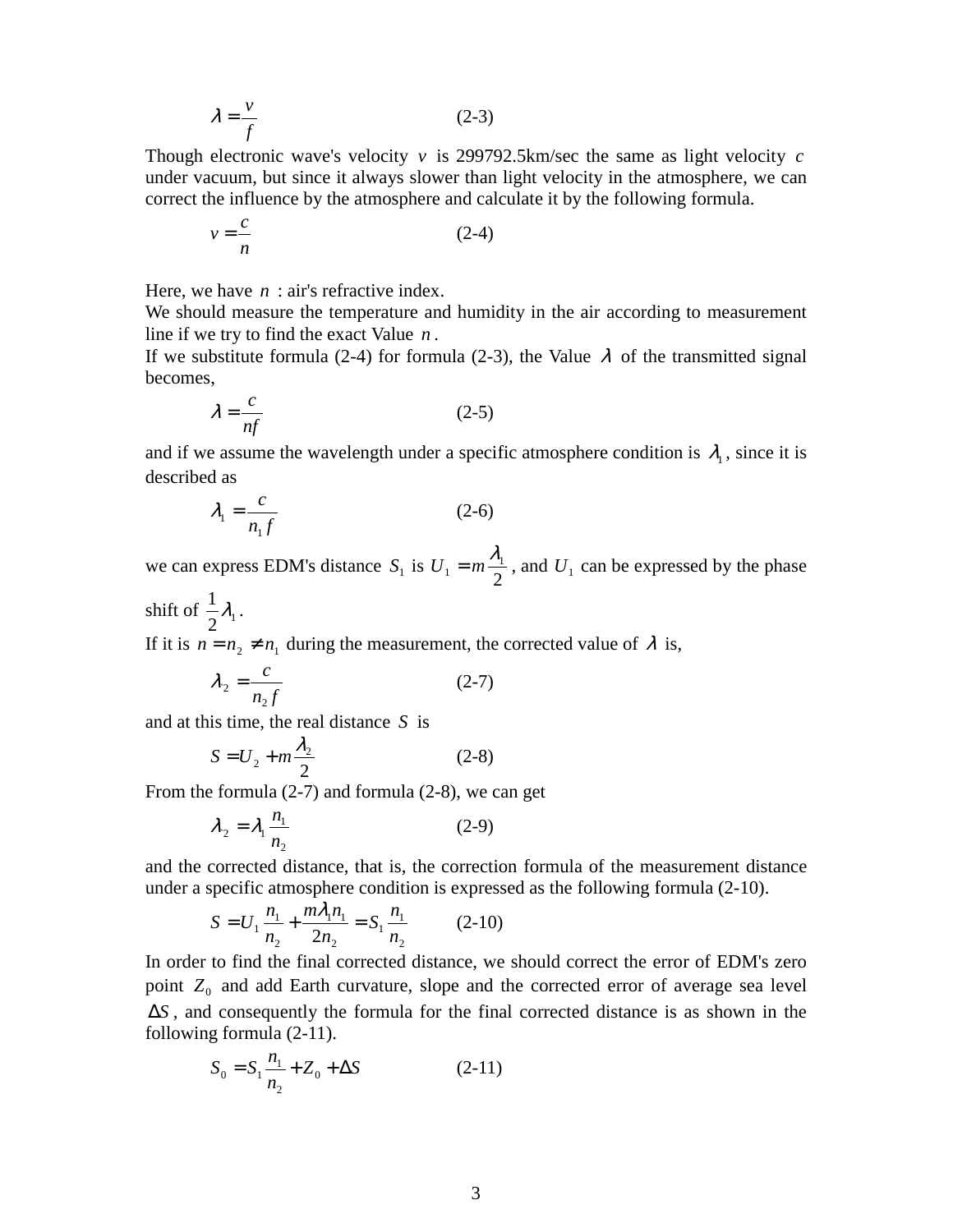Here, we have  $S_1$ : Measured distance

 $n_1$ : Refractive index when correcting in Lab

 $n<sub>2</sub>$ : Refractive index at the moment of measuring

If we substitute the formula (2-6) and (2-10) for (2-11), the corrected distance  $S_0$ is as follows.

$$
S_0 = U_1 \frac{n_1}{n_2} + m \frac{c}{2n_2 f} + Z_0 + \Delta S \quad (2-12)
$$

The variance of the distance *S* is as follows.

$$
\sigma_{s_0}^{2} = \sigma_u^{2} + \left(\frac{m}{2nf}\right)^2 \sigma_c^{2} + \left(\frac{m}{2nf^{2}}\right)^2 \sigma_f^{2} + \left(\frac{m}{2n^2f}\right)^2 \sigma_n^{2} + \sigma_{z_0}^{2} + \sigma_{\Delta S}^{2}
$$
 (2-13)

And if we simply express the formula (2-13) by  $2S = m\lambda = \frac{mc}{nf}$ , it is described as follows.

$$
\sigma_{s_0}^{2} = \sigma_u^{2} + S^{2}[(\frac{\sigma_c}{c})^{2} + (\frac{\sigma_f}{f})^{2} + (\frac{\sigma_n}{n})^{2}] + \sigma_{z_0}^{2} + \sigma_{\Delta S}^{2}
$$
 (2-14)

Here, we have  $\sigma_u$  : 2  $\frac{n_1}{n_2}$  $U_1 \frac{n_1}{n_1}$ , the standard deviation of the total value

EDM's accuracy is expressed as the following general formula.

$$
\sigma_s^2 = a^2 + b^2 S^2 \text{ or } \sigma_s = \pm a^2 \pm b^2 S^2 \tag{2-15}
$$

And if we express the formula (2-14) by the form of formula (2-15),  $a^2$ ,  $b^2$  is expressed as follows.

$$
\sigma_u^2 + \sigma_{z_0}^2 = a^2 \qquad (2-16)
$$
  

$$
(\frac{\sigma_c}{c})^2 + (\frac{\sigma_f}{f})^2 + (\frac{\sigma_n}{n})^2 = b^2 \qquad (2-17)
$$

Here, we have

<sup>σ</sup> *<sup>c</sup>* : Error of electric wave's velocity same as light velocity under vacuum

 $\sigma_f$ : Error of modulated frequency

<sup>σ</sup> *<sup>n</sup>* : Error of refraction coefficient

 $\sigma_u$ : Error of phase shift measurement

 $\sigma_{z_0}$ : Error of zero point

 $\sigma_{\text{w}}$ : Geometric error not included in the formula (2-15)

#### **3. EDM'S ERROR CORRECTION**

#### **3.1. Weather correction**

The device for measuring distance by light wave always should have the correction for the measured value. Every kind of distance measurement device is the same, but they are generally influenced by the following factors. Since the weather condition already exists, the difference of influence made by measurement devices is combined with the observation variable that we can directly observe and the non-observation variable that we can not directly observe.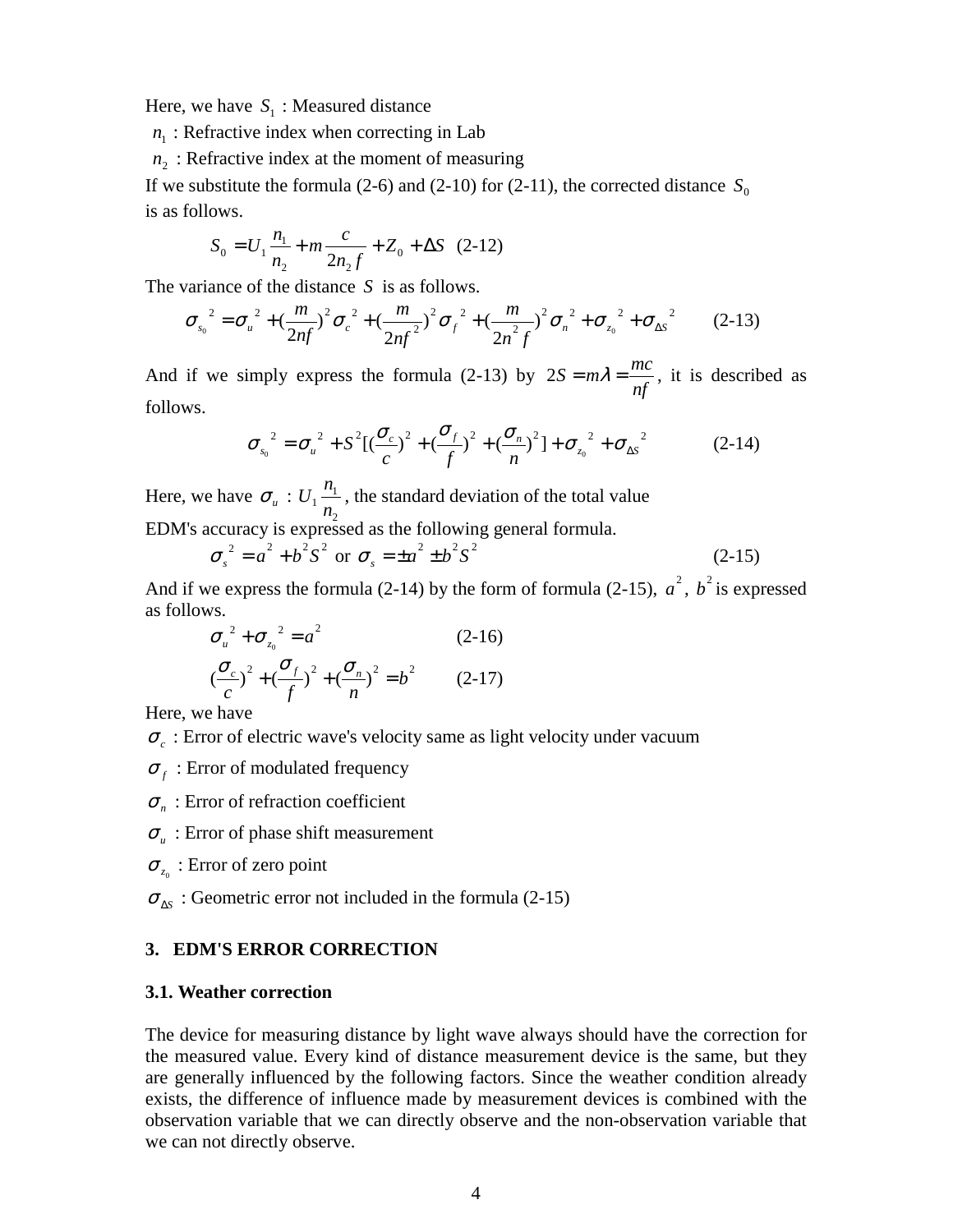The variables that are possible to observe and determine a specific condition are temperature, atmospheric pressure and steam pressure, and the effect of them is various. The refraction index is calculated by the variables of temperature, atmospheric pressure and steam pressure, and it determines the ratio between the velocities of electromagnetic wave's electric wave under vacuum  $(C_v)$  and electric wave under the regular atmospheric condition ( $C_A$ ). Therefore, it is expressed as  $n = C_V / C_A$ , and if we know the refraction index, which is always less than 1, we can know the temporary spread velocity of electromagnetic wave and this equals to the spread velocity of measurement signal.

Though the measurement signal progresses the same distance with the various velocities according to the weather condition, since the computer installed at the measurement device is programmed in advance to use a certain fixed wave velocity, this velocity deviation comes to generate the signals in proportion to the measured distance.

$$
n_L = \frac{n_{gr} - 1}{(1 + \alpha t)} \cdot \frac{p}{760}
$$
 (3-1)

Here, we have

*t* : Temperature ()

*p* : Pressure ( *mmHg* )

 $n_{cr}$ : Refraction index to the wavelength of the reflected frequency under and

760 *mmHg*

 $\alpha$  : 0.003661(1/), Expansion coefficient of air per 1

The variables that are impossible to directly observe and influence on the measurement process are rapid weather change, rainfall, heat haze and fog etc. Therefore it is desirable necessarily to correct the factors that largely influence on the measurement result, as much as possible. The variables to be corrected are refraction of atmosphere, height of sea level, refraction by projection method and difference of scale coefficient and so on.

$$
D = S_m \cdot \sin Z
$$
  
\n
$$
\Delta H = S_m \cdot \cos Z + E - R + i - r
$$
 (3-2)

Here, we have

*D* : Horizontal distance

∆*H* : Difference of elevation

*Sm* : Slope distance

- *Z* : Ceiling angle
- *E* : Earth Refraction index
- *R* : Influence by refraction

*i* : Height of horizontal, central axis of device reference point

 $r$  : Earth radius (6,377km)

The distance correction value,  $D_0$  in sea level is as follows.

$$
D_0 = D \cdot (1 - \frac{h}{r}) \tag{3-3}
$$

Here, we have

*D* : Horizontal distance from sea level to reflector's height

*h* : Reflector's height in sea level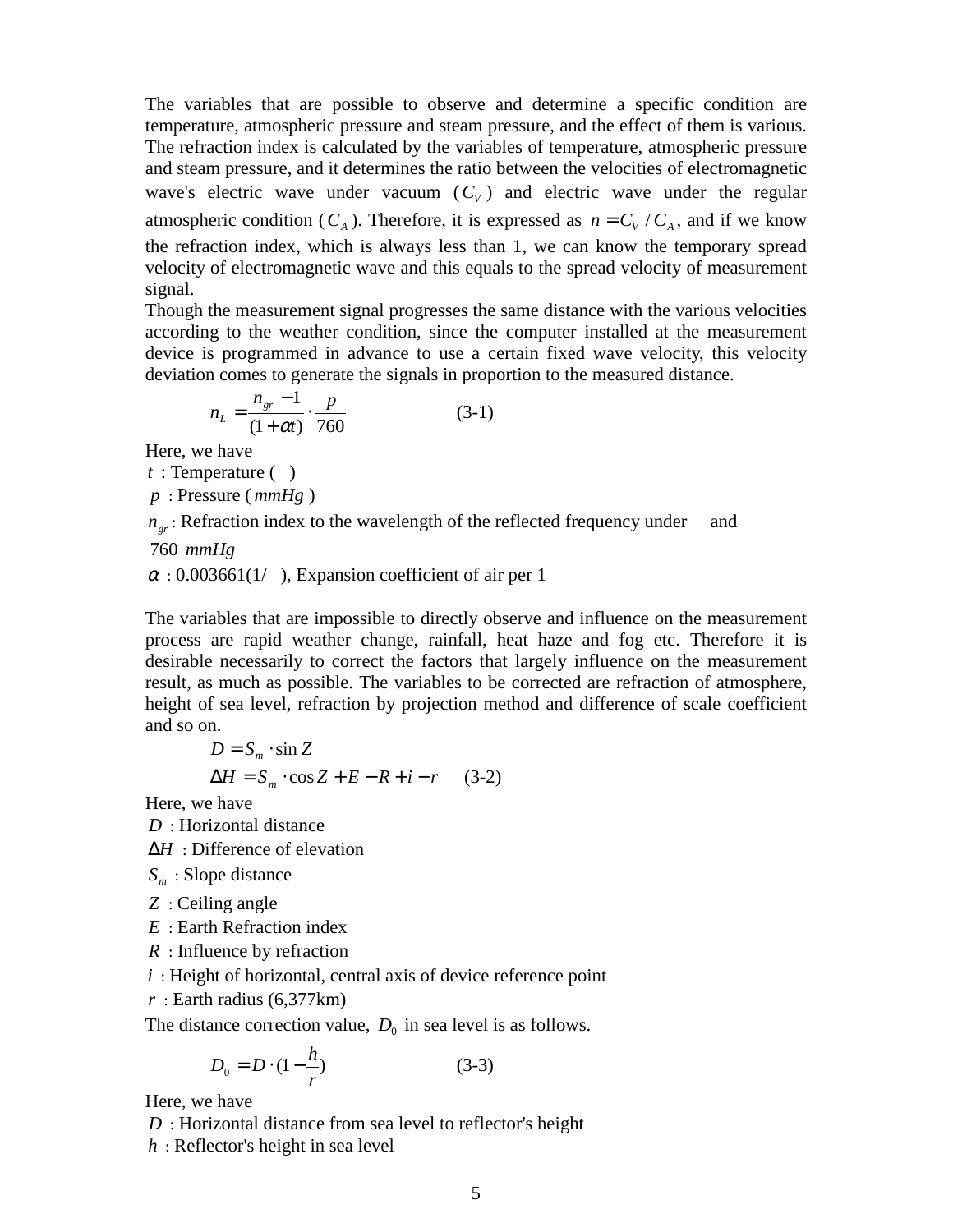### **3.2. Zero correction**

### 3.2.1. Installation of reflector

Since a prism reflector decreases if its slope angle is getting bigger to prism face, and it has much dispersion of light if measurement distance is getting longer, we should install a reflector uprightly facing to a measurement device when we install it.

(1) Prism integer: The light radiated from the distance measurement device by light wave is reflected through the inside of prism, and if we convert the inside length into the distance in the air, it becomes longer two times.

It is shown in Fig. 3 as follows.

$$
B = \frac{a+b+c}{2}
$$

Since a prism has its own integer, it is better to use a prism that exactly fits to a distance measurement device by light wave, and if we use it under the condition that a prism's integer is wrong or it is not exactly adjusted, we may get large measurement error. In Fig. 3, the distance we actually measure is Line  $B$ , but what we try to find is Line  $(C - A)$ . The difference between Line B and Line  $(C - A)$  becomes the prism's integer. Since the refraction index of prism is higher than the atmosphere, we should consider this refraction index and decide it, and generally the prism's integer *C* is expressed as follows.

$$
C = nl' - l \tag{3-4}
$$

Here, we have

$$
f_{\rm{max}}
$$

*n* : Refraction index of the atmosphere

*l*' : B in Fig. 3

*l* : (*C* − *A*) in Fig. 3



**Figure 3** Prism integer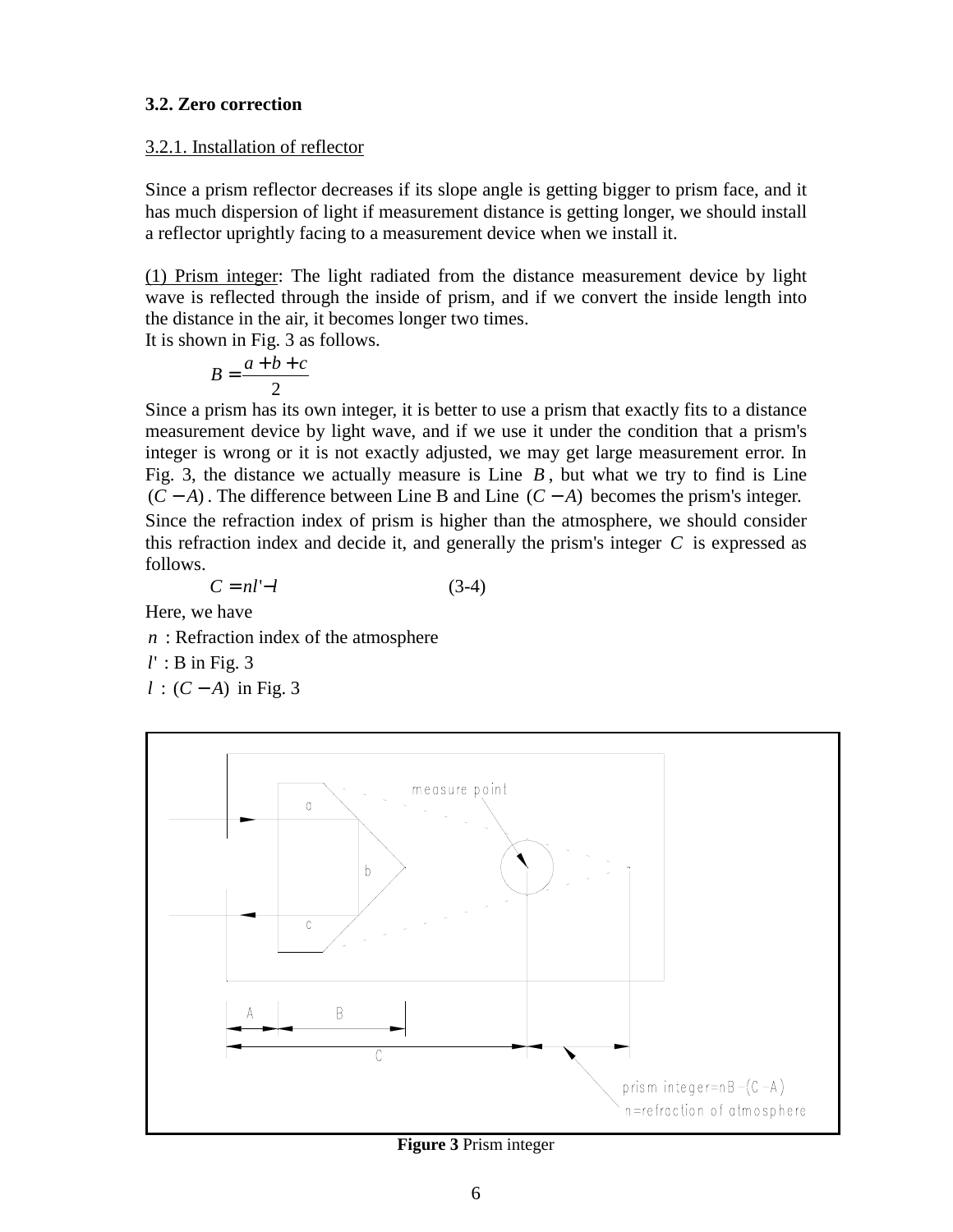### (2) Error by incidence angle

Table 1 Distance error volume by incidence angle

Since the error happens according to the light angle that enters into a prism, it is desirable to set up a prism side vertically and exactly to the measuring point when we set up a prism.

The following Table 1 shows the experimental value that TOPCON Co. executed at 1km section by prism's incidence angle.

| Incidence angle<br>$(\theta_1)$ | Error (mm) |
|---------------------------------|------------|
| $0^{\circ}$                     |            |
| $5^{\circ}$                     | 0.2        |
| $10^{\degree}$                  | 0.6        |
| $20^{\degree}$                  | 2.5        |
| $30^\circ$                      | 5.7        |
|                                 | 10.3       |





### **4. MEASUREMENT**

#### **4.1. Specifications of measurement object area and measurement device**

We selected the asphalt-paved road equivalent to total 650m near Namchun-Dong, Sooyoung-Ku, Pusan, Korea as the measurement object area. We used TOPCON's GTS-701, Total Station as the measurement device, and in order for us to compare the accuracy, we also used TOPCON's first class leveling device as the leveling device, and the specifications for each device is as shown in the following Table 2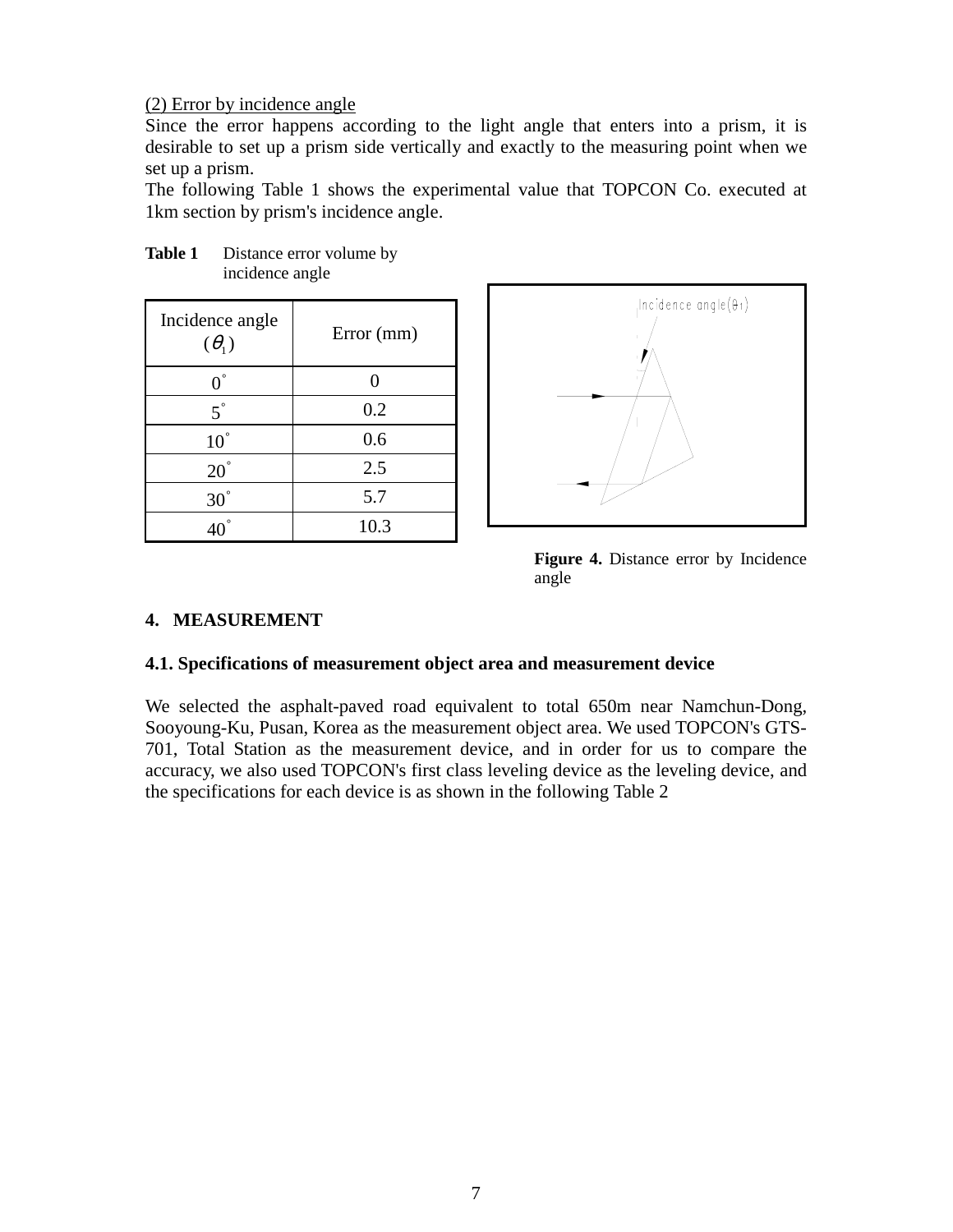| Device<br>Name               | <b>TOPCON TS-E1</b><br>(Level)          |                | Device Name     | <b>TOPCON GTS-701</b><br>(Total Station) |                  |  |
|------------------------------|-----------------------------------------|----------------|-----------------|------------------------------------------|------------------|--|
| Telescope<br>Part            | Magnification                           | 42X            |                 | Magnification                            | 30X              |  |
|                              | Object Lens<br>Diameter(mm)             | 50             |                 | Object Lens<br>Diameter(mm)              | 45               |  |
|                              | Visibility                              | $1^{\circ}$    | Telescope       | Visibility                               | 1°30'            |  |
|                              | Resolving                               | 2"             | Part            | Resolving                                | 2.5"             |  |
|                              | The shortest<br>focal distance          | $\overline{2}$ |                 | The shortest<br>focal distance           | 1.3              |  |
| <b>Bubble</b><br>Sensitivity | Horizontal<br>Bubble pipe<br>(2mm)      | 10"            | <b>Bubble</b>   | Horizontal<br>Bubble pipe<br>(2mm)       | 30"              |  |
|                              | Round<br>Bubble pipe<br>(2mm)           | 4'             | Sensitivity     | Round<br>Bubble pipe<br>(2mm)            | 10'              |  |
|                              |                                         |                | Angle           | Minimum<br>recognition<br>value          | 1"               |  |
|                              | 1km round trip<br>measurement degrr(mm) | $\pm 0.2$      |                 | Degree                                   | 2"               |  |
|                              |                                         |                | <b>Distance</b> | Measurement<br>Range                     | 2.4 3.1km        |  |
|                              |                                         |                |                 | Degree                                   | $\pm$ (2mm+2ppm) |  |

**Table 2** measurement device

## **4.2. Measurement Method**

We selected a random point (No. 0) in the measurement object area, and we set out total 15 measuring points at the same 40m intervals from that point as reference. The distance between a target staff and a device is decided by several conditions, and since the collimation distance of leveling that requires high precision is 40m, this study also set the same interval of the target staff as 40m and measured each measuring point by the first class leveling device. And when we measured it by Total Station, we fixed the device at the reference point(No. 0), and made the heights of the device and reflector same, and we selected the direction of the incidence angle that faced downward, and we measured and compared it with the value that was measured by the first class leveling device and analyzed it.

### **4.3. Measurement result and analysis**

The result that we measured respectively three times by the first class leveling device and Total Station and calculated the average value is as shown in Table 3 and Fig. 5. As a measurement result, it showed that the rearranged error to the distance of 600m measured by the first class leveling device was 0.6mm, and it satisfied the allowable error of the first class leveling, 1.9mm. And in case measuring by Total Station, it showed that the maximum distance to discriminate was 280m, and if we see the measured value without a prism's incidence angle, the error was 0.2 23.3mm.

These are the values appeared by each distance for No. 0 point, and it is considered that they appeared because of the observer's collimation error, light wave's dispersion coming from Total Station's main unit and since it was not vertically positioned to the exact central point of a prism.

And when measuring by Total Station, we could calculate the correlation between the incidence angle and the error volume as the form of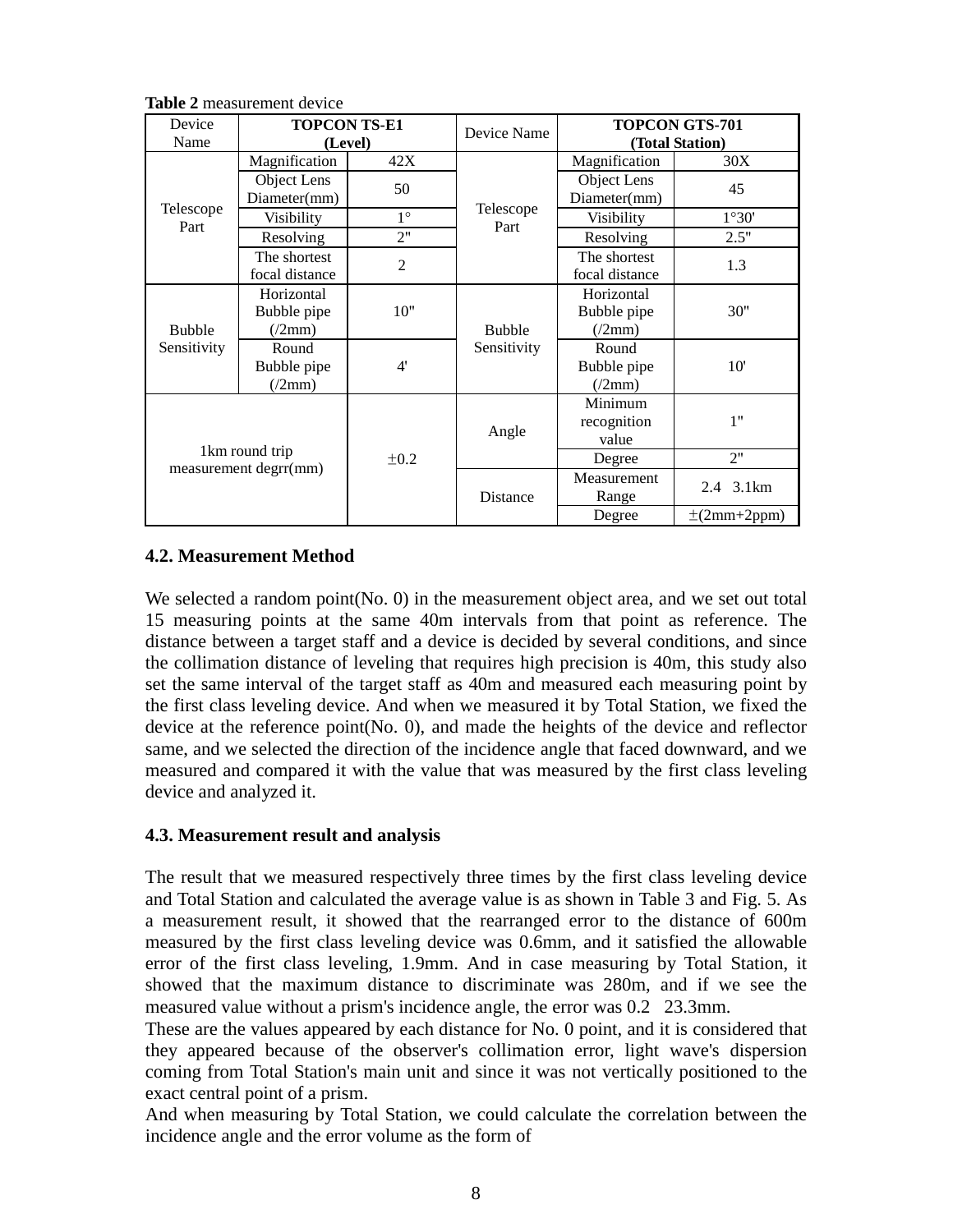|                              |     |          | TS(0)           |              | <b>TS(10)</b> |              | TS(20)          |              | TS(30)          |              |
|------------------------------|-----|----------|-----------------|--------------|---------------|--------------|-----------------|--------------|-----------------|--------------|
| <b>Distance</b><br>No<br>(m) |     | Level    | G.H             | <b>Error</b> | G.H           | <b>Error</b> | G.H             | <b>Error</b> | G.H             | <b>Error</b> |
|                              | (m) | (m)      | $(\mathbf{mm})$ | (m)          | (mm)          | (m)          | $(\mathbf{mm})$ | (m)          | $(\mathbf{mm})$ |              |
| No. 1                        | 40  | 100.0000 | 100.0014        | 1.4          | 99.9986       | $-2.8$       | 99.9868         | $-14.6$      | 99.9750         | $-26.4$      |
| No. 2                        | 80  | 100.0084 | 100.0070        | $-1.4$       | 100.0038      | $-3.2$       | 99.9930         | $-14.0$      | 99.9770         | $-30.0$      |
| No. 3                        | 120 | 99.9924  | 99.9922         | $-0.2$       | 99.9894       | $-2.8$       | 99.9782         | $-14.0$      | 99.9656         | $-26.6$      |
| No. 4                        | 160 | 99.9943  | 99.9916         | $-2.7$       | 99.9799       | $-11.7$      | 99.9729         | $-18.7$      | 99.9625         | $-29.1$      |
| No. 5                        | 200 | 100.0158 | 100.0148        | $-1.0$       | 100.0028      | $-12.0$      | 99.9962         | $-18.6$      | 99.9866         | $-28.2$      |
| No. $6$                      | 240 | 100.0150 | 100.0152        | 0.2          | 100.0012      | $-14.0$      | 99.9964         | $-18.8$      | 99.9832         | $-32.0$      |
| No. 7                        | 280 | 100.0041 | 100.0018        | $-2.3$       | 99.9880       | $-13.8$      | 99.9798         | $-22.0$      | 99.9654         | $-36.4$      |
| No. 8                        | 320 | 100.1017 | 100.0978        | $-3.9$       | 100.0836      | $-14.2$      | 100.0694        | $-28.4$      | 100.0594        | $-38.4$      |
| No. 9                        | 360 | 100.1537 | 100.1508        | $-2.9$       | 100.1338      | $-17.0$      | 100.1200        | $-30.8$      | 100.1154        | $-35.4$      |
| No. 10                       | 400 | 100.0838 | 100.0720        | $-1.8$       | 100.0870      | 15.0         | 100.0434        | $-28.6$      | 100.0200        | $-52.0$      |
| No. 11                       | 440 | 100.0661 | 100.0530        | $-13.1$      | 100.0748      | 21.8         | 100.0354        | $-17.6$      | 100.0222        | $-30.8$      |
| No. 12                       | 480 | 100.1038 | 100.0876        | $-16.2$      | 100.1136      | 26.0         | 100.0662        | $-21.4$      | 100.0550        | $-32.6$      |
| No. 13                       | 520 | 100.0960 | 100.1076        | 11.6         | 100.0808      | $-26.8$      | 100.0706        | $-37.0$      | 100.0372        | $-70.4$      |
| No. 14                       | 560 | 100.0999 | 100.0766        | $-23.3$      | 100.0472      | $-29.4$      | 100.0474        | $-29.2$      | 100.0338        | $-42.8$      |
| No. 15                       | 600 | 100.1288 | 100.1072        | $-21.6$      | 100.0708      | $-36.4$      | 100.0843        | $-22.9$      | 100.0768        | $-30.4$      |

**Table 3** Measurement result



**Figure 5** Measurement result

### **5. CONCLUSION**

- 1. As a result that we measured the indirect leveling by Total Station, it was observed that the maximum distance we could discriminate the prism's central point from the telescope lens was 280m, and its error was 2.3mm that satisfies the second class allowable error, 2.6mm. Therefore it is judged that if we apply the distance that can discriminate the prism's central point, it can satisfy the second class leveling.
- 2. From the result that we made the regression analysis on the correlation of prism's incidence angle when measuring an indirect leveling by Total Station, the fllowing correlation was formed at the distance of  $0<sub>400m</sub>$ .